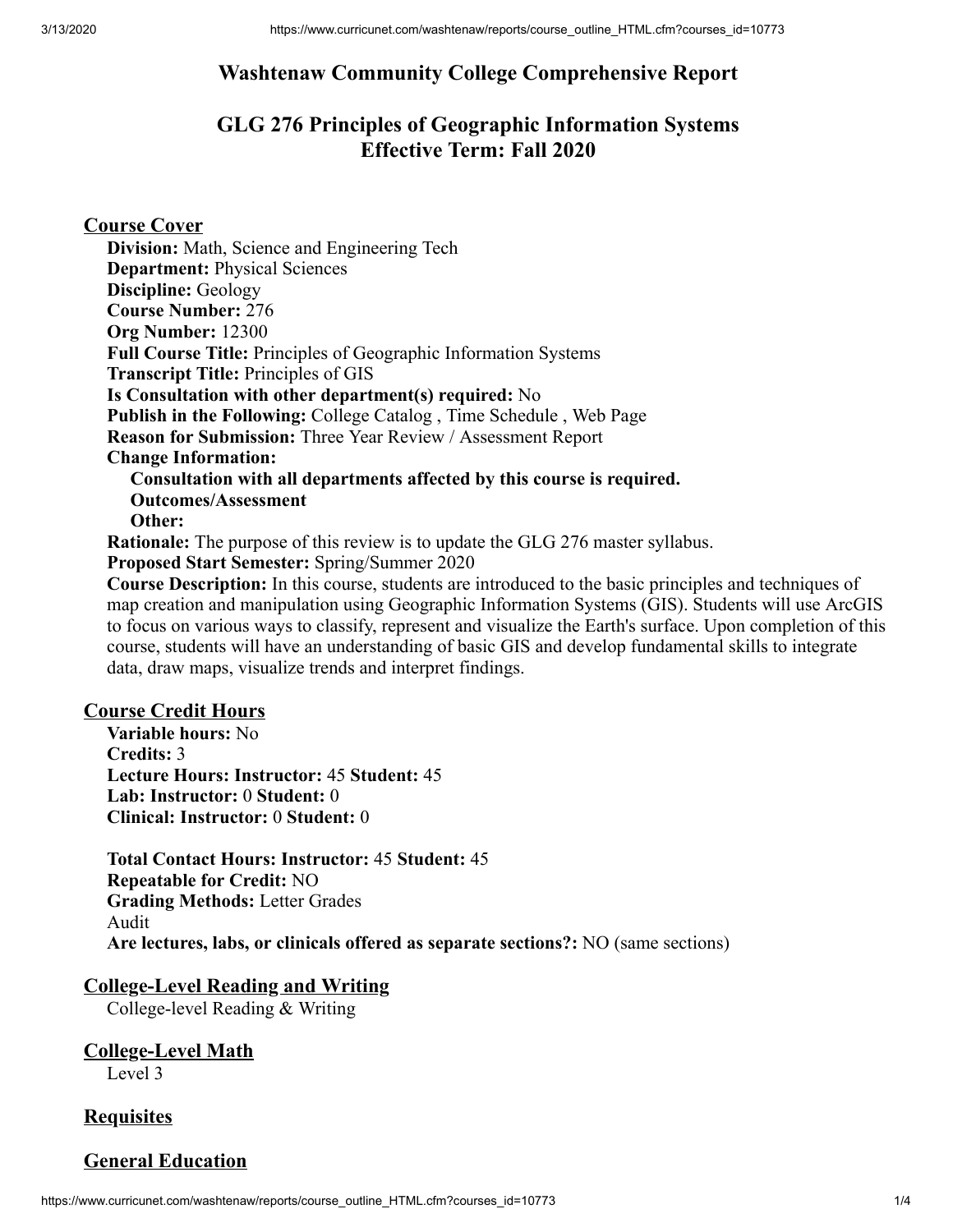#### **MACRAO**

 MACRAO Science & Math **General Education Area 4 - Natural Science** Assoc in Applied Sci - Area 4 Assoc in Science - Area 4 Assoc in Arts - Area 4 **Michigan Transfer Agreement - MTA** MTA Science (no lab)

### **Request Course Transfer**

#### **Proposed For:**

Central Michigan University Eastern Michigan University Ferris State University Grand Valley State University Jackson Community College Michigan State University Oakland University University of Michigan Wayne State University Western Michigan University

### **Student Learning Outcomes**

1. Recognize introductory principles and concepts related to geographic information systems.

#### **Assessment 1**

Assessment Tool: Module quizzes Assessment Date: Winter 2022 Assessment Cycle: Every Three Years Course section(s)/other population: All sections Number students to be assessed: All students How the assessment will be scored: Multiple-choice questions will be scored using the key. Essay and short answer questions will be scored using a departmentally-developed rubric. Standard of success to be used for this assessment: 70% of students will score an overall average score of 72.5% or better on each assessment question. Who will score and analyze the data: Department faculty

2. Apply appropriate principles and concepts to solve problems, as well as construct maps, charts, diagrams and graphs using the ArcGIS software.

#### **Assessment 1**

Assessment Tool: Capstone project

Assessment Date: Winter 2022

Assessment Cycle: Every Three Years

Course section(s)/other population: All sections

Number students to be assessed: All students

How the assessment will be scored: Project will be scored using a departmentally-developed rubric.

Standard of success to be used for this assessment: 75% of students will score a 2.5/4 (62.5%) or higher on the rubric.

Who will score and analyze the data: Department faculty

#### **Assessment 2**

Assessment Tool: Module exercises

Assessment Date: Winter 2022 Assessment Cycle: Every Three Years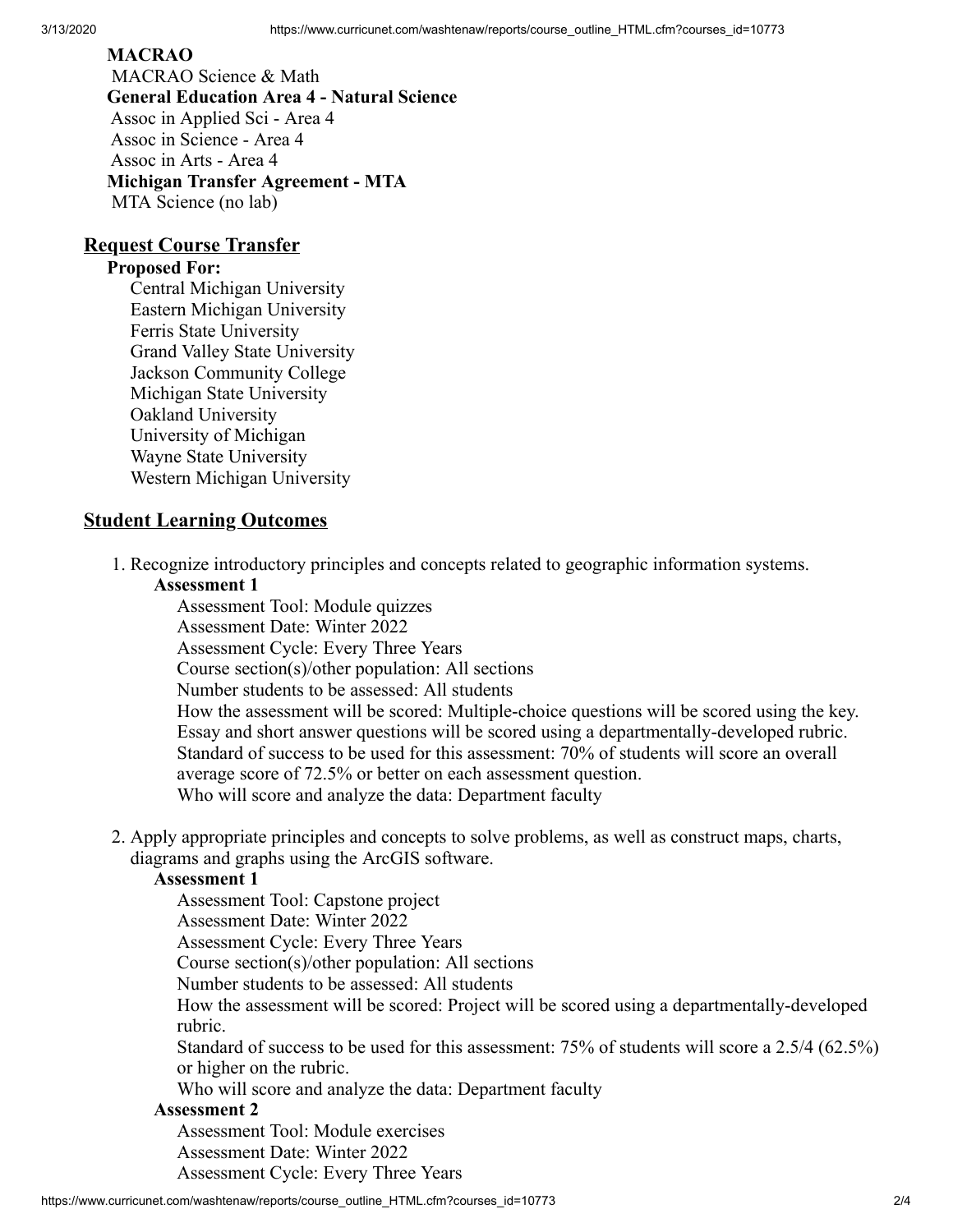Course section(s)/other population: All sections

Number students to be assessed: All students

How the assessment will be scored: Multiple-choice questions will be scored using the key. Essay and short answer questions will be scored using a departmentally-developed rubric. Standard of success to be used for this assessment: 70% of students will score an overall average score of 72.5% or better on each module exercise.

Who will score and analyze the data: Departmental faculty

## **Course Objectives**

- 1. Explain how GIS is utilized in a variety of disciplines, such as geology and environmental sciences.
- 2. Explain how information in the form of maps and numbers connect to the physical world.
- 3. Use spatial elements, measurements, locations and references to develop graphic and numerical awareness of the real world.
- 4. Describe the basic procedures and the overall quality of GIS databases.
- 5. Demonstrate the principles of GIS as well as specialized map tools in the ArcGIS software to create a final portfolio.
- 6. Participate in discussions regarding the strengths and weaknesses of GIS applications.
- 7. Explain the importance of scale, projection, and coordinate systems in GIS.
- 8. Recognize both the potential and limitations of GIS software for vector applications.
- 9. Summarize concepts and common operations that relate to vector GIS.
- 10. Differentiate between spatial and attribute data.
- 11. Utilize vector data models, features, and topology.
- 12. Utilize different geographic coordinate systems, datum and map projections.
- 13. Apply GIS concepts and common operations to emphasize trends and patterns on the landscape for a specific vector spatial problem.
- 14. Use ArcGIS software and technology to represent, model and solve spatial problems in real-world applications.
- 15. Perform standard GIS operations, including input, editing, management, display, analysis and modeling, for the data relevant to the project.
- 16. Manage and link spatial and descriptive information to its geographic location.
- 17. Demonstrate the cartographic skills needed to generate suitable outcomes for specific problems.
- 18. Interpret the results obtained from the vector GIS model to create meaningful outputs for the projects.
- 19. Represent natural landscape components using vector features.
- 20. Identify and apply different ways to retrieve and to input vector data into a GIS project.
- 21. Select different types of vector-spatial operations and models to show patterns on the landscape.
- 22. Apply information, methods, and GIS models to related spatial problems.
- 23. Use spatial analysis techniques to combine geographic data.
- 24. Generate appropriate graphics and maps representing the geographic location and the tendency and patterns of the data.
- 25. Utilize different GIS resources available on the Internet, such as specialized data bases, remote sensing imagery, and GIS-models.
- 26. Relate the typical uses of GIS in business, government, and resource management.
- 27. Demonstrate the location, measurement and plotting (geocoding) of geographic information in relation to map coordinate systems.
- 28. Explain the basic cartographic concepts of scale, projections, generalization, and symbolization.
- 29. Prepare presentation materials, such as maps, graphs, tables, etc., using ArcGIS
- 30. Demonstrate the process and elements of a GIS project.

## **New Resources for Course**

## **Course Textbooks/Resources**

Textbooks

Gorr, Wilpen and Kurland, Kristen. *GIS Tutorial 1 for ArcGIS Pro: A Platform Workbook*, 1 ed. Esri Press, 2017, ISBN: 9781589484665.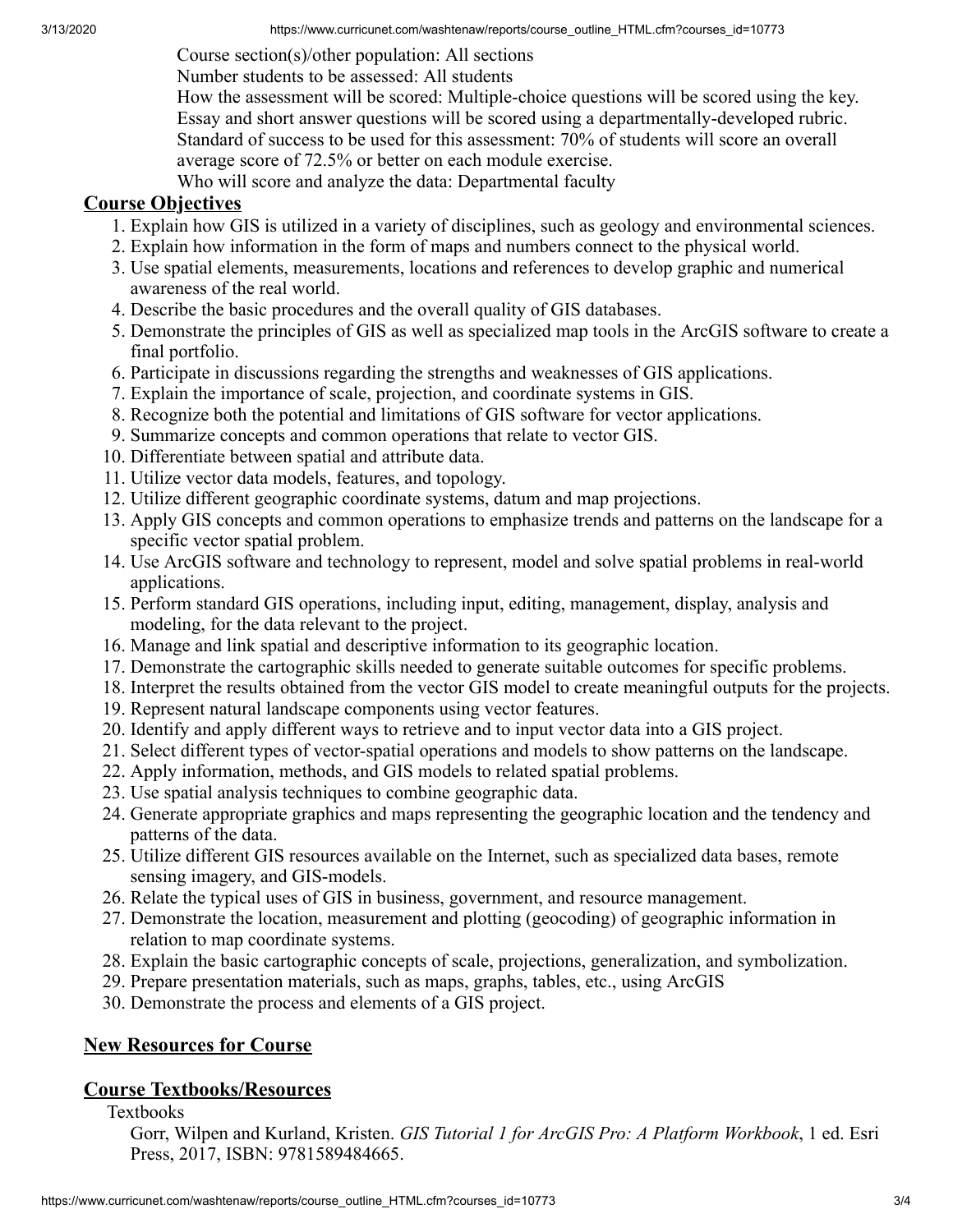3/13/2020 https://www.curricunet.com/washtenaw/reports/course\_outline\_HTML.cfm?courses\_id=10773

Bolstad, Paul. *GIS Fundamentals: A First Text on Geographic Information Systems, Sixth Edition*, 6th ed. XanEdu Publishing Inc, 2019, ISBN: 978-159399552. Manuals

Periodicals Software

## **Equipment/Facilities**

Level III classroom Computer workstations/lab

| <b>Reviewer</b>                        | Action                  | Date         |
|----------------------------------------|-------------------------|--------------|
| <b>Faculty Preparer:</b>               |                         |              |
| Suzanne Albach                         | <b>Faculty Preparer</b> | Jan 21, 2020 |
| <b>Department Chair/Area Director:</b> |                         |              |
| Suzanne Albach                         | Recommend Approval      | Jan 21, 2020 |
| Dean:                                  |                         |              |
| Victor Vega                            | Recommend Approval      | Jan 23, 2020 |
| <b>Curriculum Committee Chair:</b>     |                         |              |
| Lisa Veasey                            | Recommend Approval      | Mar 04, 2020 |
| <b>Assessment Committee Chair:</b>     |                         |              |
| <b>Shawn Deron</b>                     | Recommend Approval      | Mar 06, 2020 |
| <b>Vice President for Instruction:</b> |                         |              |
| Kimberly Hurns                         | Approve                 | Mar 06, 2020 |
|                                        |                         |              |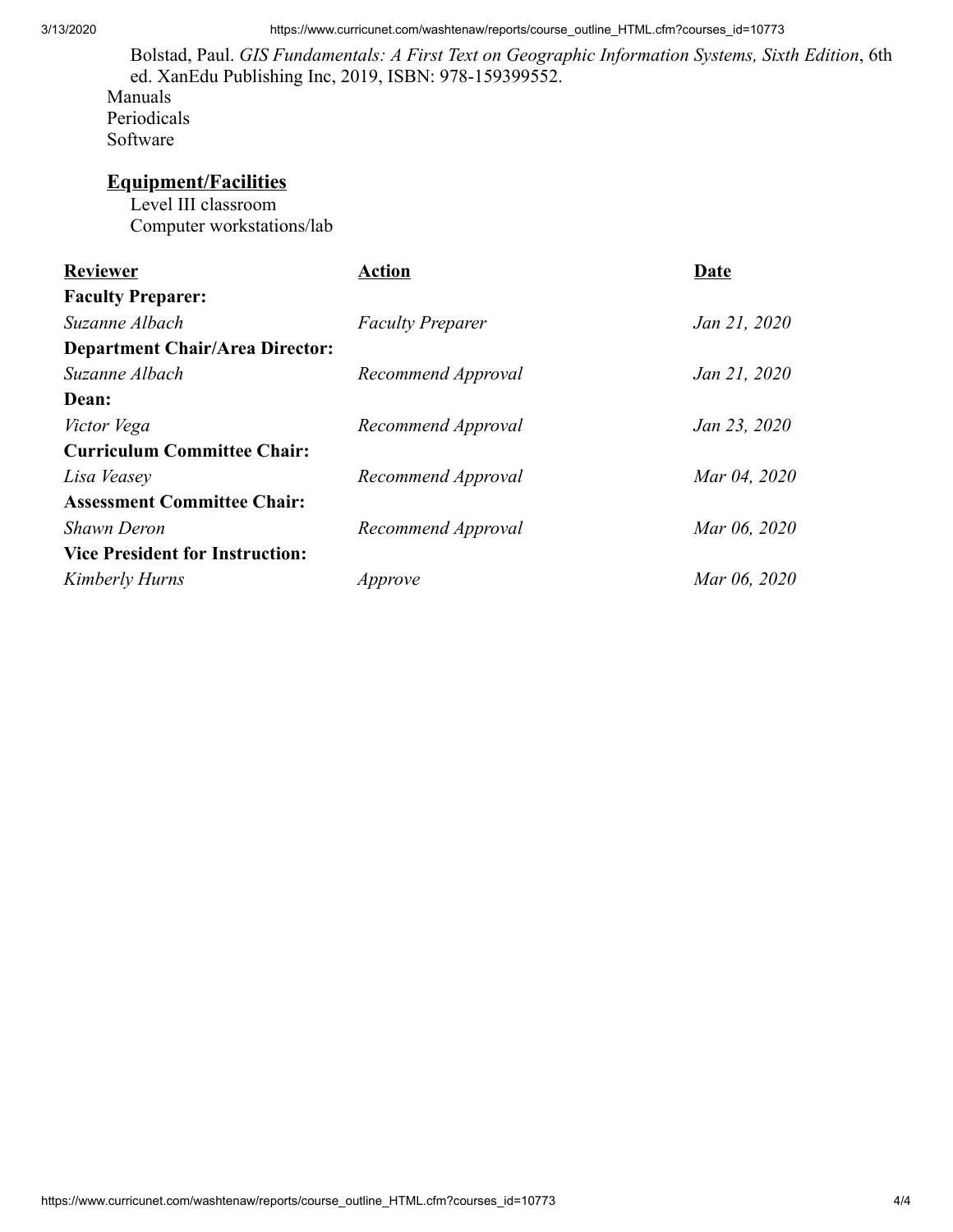# **Washtenaw Community College Comprehensive Report**

# **GLG 276 Principles of Geographic Information Systems Effective Term: Winter 2016**

### **Course Cover**

**Division:** Math, Science and Engineering Tech **Department:** Physical Sciences **Discipline:** Geology **Course Number:** 276 **Org Number:** 12300 **Full Course Title:** Principles of Geographic Information Systems **Transcript Title:** Principles of GIS **Is Consultation with other department(s) required:** No **Publish in the Following:** College Catalog , Time Schedule , Web Page **Reason for Submission:** Course Change **Change Information: Course description**

#### **Pre-requisite, co-requisite, or enrollment restrictions**

**Rationale:** We would like to drop the pre-requisites for this course (remove the prerequisites that students must complete either GLG114 or GLG100). There should be no prerequisites as we have found them to limit student enrollment and were not necessary for students to be successful in the course.

#### **Proposed Start Semester:** Winter 2016

**Course Description:** In this course, students are introduced to the basic principles and techniques of map creation and manipulation using Geographic Information Systems (GIS). Students will use ArcGIS to focus on various ways to classify, represent and visualize the Earth's surface. Upon completion of this course, students will have an understanding of basic GIS and develop fundamental skills to integrate data, draw maps, visualize trends and interpret findings.

#### **Course Credit Hours**

**Variable hours:** No **Credits:** 3 **Lecture Hours: Instructor:** 45 **Student:** 45 **Lab: Instructor:** 0 **Student:** 0 **Clinical: Instructor:** 0 **Student:** 0

**Total Contact Hours: Instructor:** 45 **Student:** 45 **Repeatable for Credit:** NO **Grading Methods:** Letter Grades Audit **Are lectures, labs, or clinicals offered as separate sections?:** NO (same sections)

#### **College-Level Reading and Writing**

College-level Reading & Writing

## **College-Level Math**

Level 3

### **Requisites**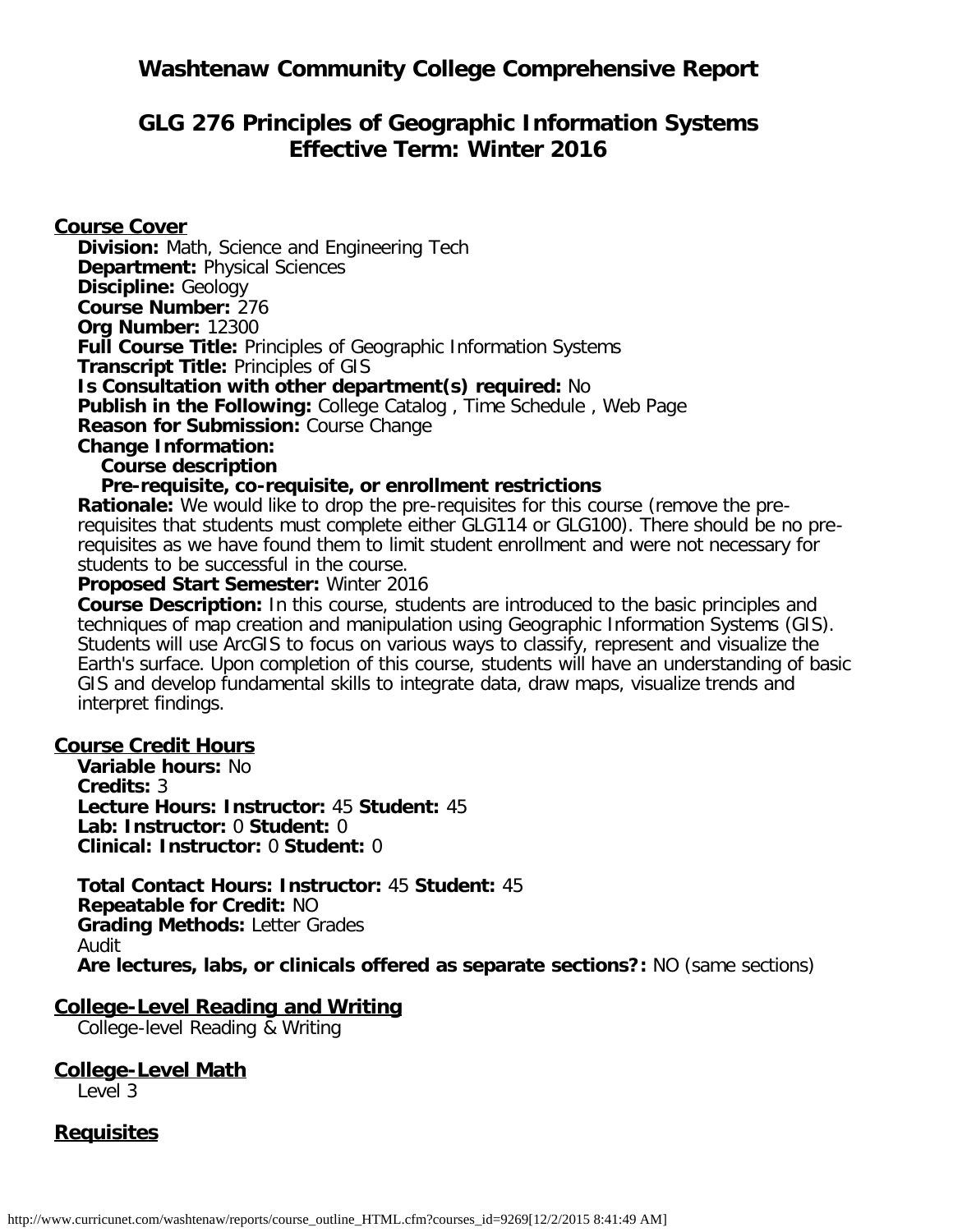#### **General Education MACRAO** MACRAO Science & Math **General Education Area 4 - Natural Science** Assoc in Applied Sci - Area 4 Assoc in Science - Area 4 Assoc in Arts - Area 4 **Michigan Transfer Agreement - MTA** MTA Science (no lab)

### **Request Course Transfer**

#### **Proposed For:**

Central Michigan University Eastern Michigan University Ferris State University Grand Valley State University Jackson Community College Michigan State University Oakland University University of Michigan Wayne State University Western Michigan University

## **Student Learning Outcomes**

1. Recognize and identify introductory principles and concepts related to geographic information systems.

### **Assessment 1**

Assessment Tool: Departmental Exams

Assessment Date: Winter 2017

Assessment Cycle: Every Three Years

Course section(s)/other population: All sections

Number students to be assessed: Random sample of 50% from each section offered with a minimum of one full section.

How the assessment will be scored: Multiple choice questions will be scored using the key. Essay and short answer questions will be scored using a departmentallydeveloped rubric.

Standard of success to be used for this assessment: Students will score an overall average score of 72.5% or better on each assessment question. Who will score and analyze the data: Department faculty

2. Apply appropriate principles and concepts to solve problems, as well as construct maps, charts, diagrams and graphs using the ArcGIS 10 software.

### **Assessment 1**

Assessment Tool: Portfolio

Assessment Date: Winter 2017

Assessment Cycle: Every Three Years

Course section(s)/other population: All sections

Number students to be assessed: Random sample of 50% from each section offered How the assessment will be scored: Portfolio will be scored using a departmentallydeveloped rubric.

Standard of success to be used for this assessment: 75% of students will score a 2.5 (between acceptable and good) or above on a rubric scale of not acceptable (1), acceptable (2), good (3), and exemplary (4).

Who will score and analyze the data: department faculty

# **Course Objectives**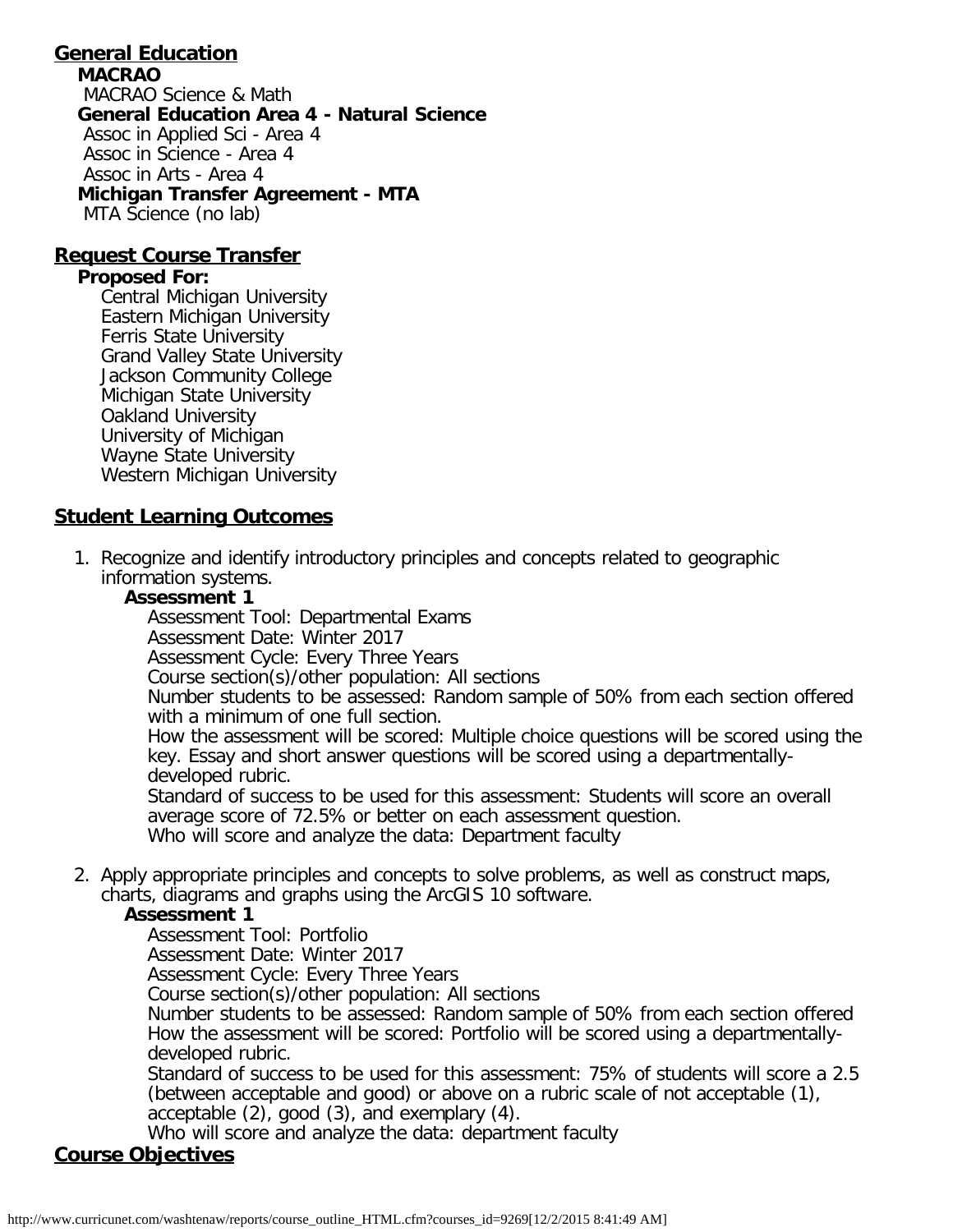- 1. Explain how GIS is utilized in a variety of disciplines, such as geology and environmental sciences.
- 2. Explain how information in the form of maps and numbers connect to the physical world.
- 3. Use spatial elements, measurements, locations and references to develop graphic and numerical awareness of the real world.
- 4. Describe the basic procedures and the overall quality of GIS databases.
- 5. Demonstrate the principles of GIS as well as specialized map tools in the ArcGIS software to create a final portfolio.
- 6. Participate in discussions regarding the strengths and weaknesses of GIS applications.
- 7. Explain the importance of scale, projection, and coordinate systems in GIS.
- 8. Recognize both the potential and limitations of GIS software for vector applications.
- 9. Summarize concepts and common operations that relate to vector GIS.
- 10. Differentiate between spatial and attribute data.
- 11. Utilize vector data models, features, and topology.
- 12. Utilize different geographic coordinate systems, datum and map projections.
- 13. Apply GIS concepts and common operations to emphasize trends and patterns on the landscape for a specific vector spatial problem.
- 14. Use ArcGIS software and technology to represent, model and solve spatial problems in real-world applications.
- 15. Perform standard GIS operations, including input, editing, management, display, analysis and modeling, for the data relevant to the project.
- 16. Manage and link spatial and descriptive information to its geographic location.
- 17. Demonstrate the cartographic skills needed to generate suitable outcomes for specific problems.
- 18. Interpret the results obtained from the vector GIS model to create meaningful outputs for the projects.
- 19. Represent natural landscape components using vector features.
- 20. Identify and apply different ways to retrieve and to input vector data into a GIS project.
- 21. Select different types of vector-spatial operations and models to show patterns on the landscape.
- 22. Apply information, methods, and GIS models to related spatial problems.
- 23. Use spatial analysis techniques to combine geographic data.
- 24. Generate appropriate graphics and maps representing the geographic location and the tendency and patterns of the data.
- 25. Utilize different GIS resources available on the Internet, such as specialized data bases, remote sensing imagery, and GIS-models.
- 26. Relate the typical uses of GIS in business, government, and resource management.
- 27. Demonstrate the location, measurement and plotting (geocoding) of geographic information in relation to map coordinate systems.
- 28. Explain the basic cartographic concepts of scale, projections, generalization, and symbolization.
- 29. Prepare presentation materials, such as maps, graphs, tables, etc.,using ArcGIS
- 30. Demonstrate the process and elements of a GIS project.

# **New Resources for Course**

## **Course Textbooks/Resources**

**Textbooks** Price, M.. Mastering ArcGIS (w/Video Clips DVD-ROM) , 5 ed. McGraw Hill, 2012, ISBN: 9780077462956. Manuals Periodicals

**Software** 

# **Equipment/Facilities**

Level III classroom